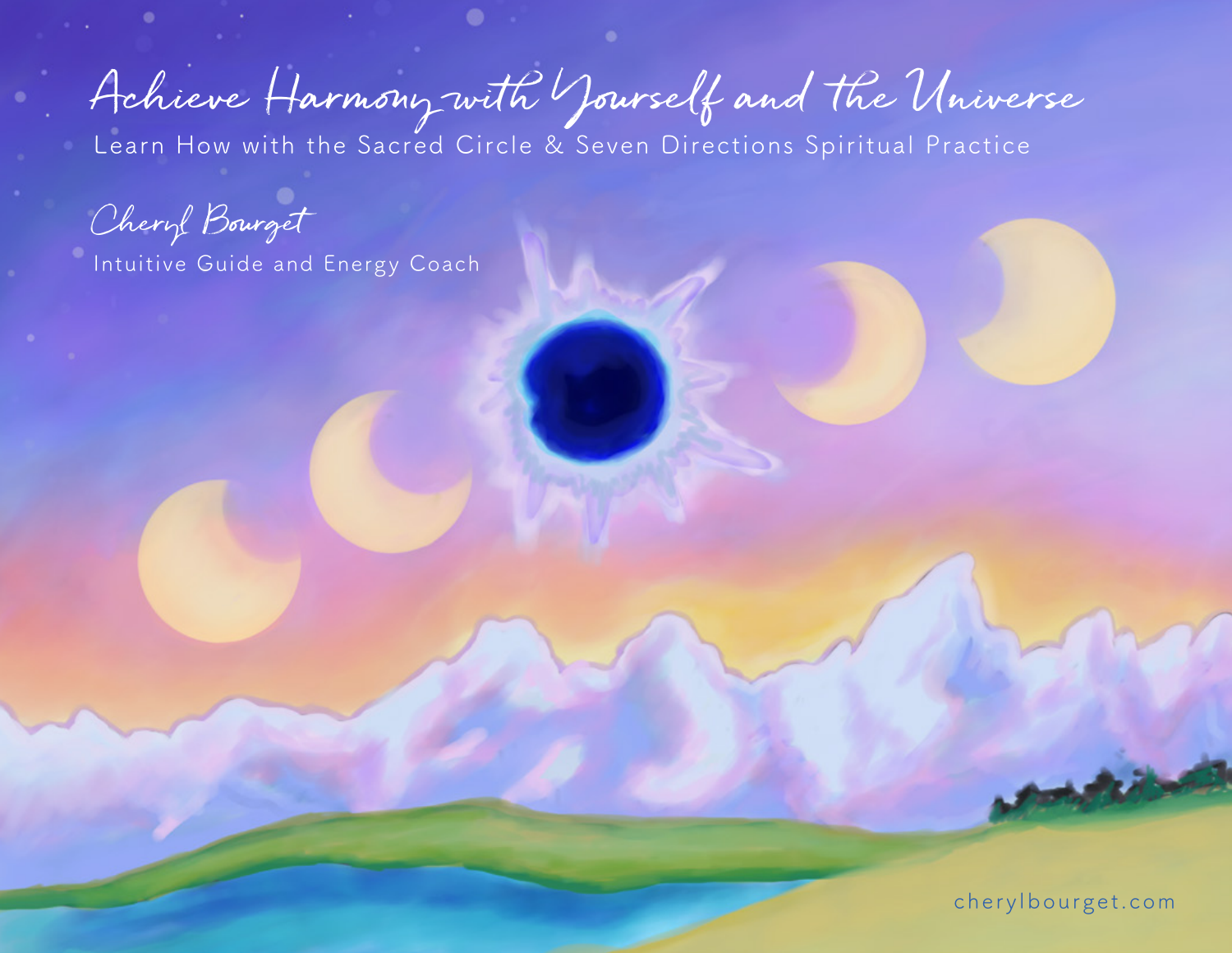Let me introduce you to a powerful transformational practice...

"Happiness, not in another place but this place… not for another hour but this hour." ~ Walt Whitman

I love how Walt Whitman inspires us to recognize that we have all we need right now to shape a beautiful and fulfilling life. I know it doesn't seem easy or necessarily even possible. Life is full of challenges.

Nonetheless, I agree with Whitman. We all have the power to find happiness within and with all around us.

That's why I am sharing with you the spiritual practice of honoring the Sacred Circle & Seven Directions. I find it an essential way for me to tap into the positive energy associated with the elements of air, fire, water, earth, sun, and moon. It is how I live in harmony with universal life force, express my true self, and reflect that truth in how I experience the world around me.

The Sacred Circle & Seven Directions process takes practice. When you start, you'll likely have an intellectual connection, but not yet a multi-sensory one. Be patient. It happens with time.

While this ancient practice has been used in many cultures for centuries, this e-book introduces you to my version of the ancient tradition. Many of my clients value the transformational power of this daily practice. They make it their own. I hope you do, too.

Cheryl

Cheryl Bourget Intuitive Coach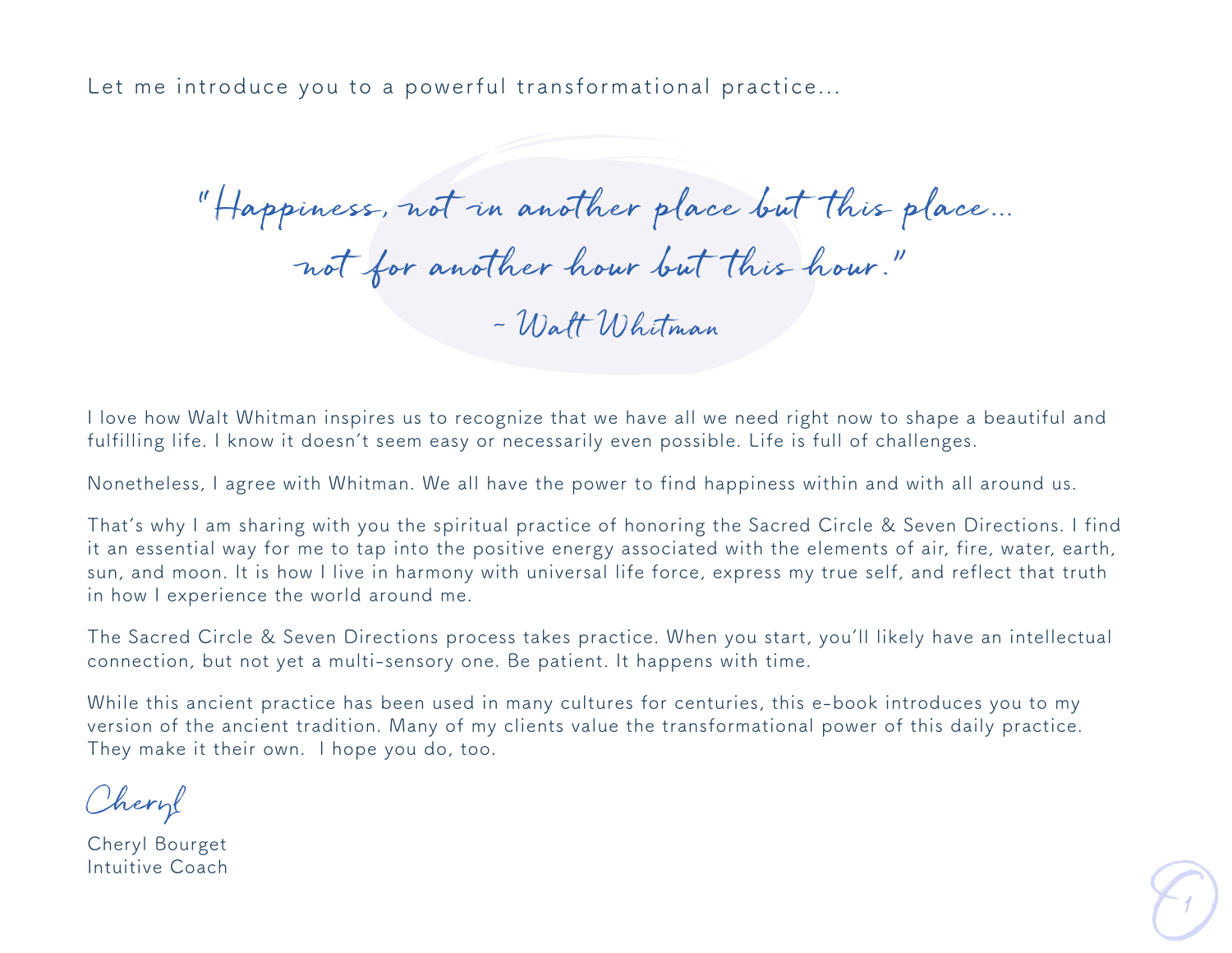Above

5

Sky - Relationship to Universe

Element: sky & galaxy sun, moon, planets, stars

Influence: relationship to universe Pay attention to: connecting to the rhythms of the cosmos

Healing modalities: imagination

3

North Earth—Body

Element: earth—rocks Influence: physical body

Pay attention to: body sensations, physical health, ancestor wisdom

Healing modalities: good nutrition & hygiene, body awareness, rest

West Water – Emotions

Element: water - bodies of water, precipitation, body fluids

Influence: emotions Pay attention to: moods, self-esteem, transparency

Healing modalities: guided imagery, give & receive comfort, express emotions

Ritual Overview

Personal transformation and healing occur when we develop a deep connection to the universal elements of life. Too often we are stuck in one dimension—our mind—trying to force ourselves into a desired state of being.

The Sacred Circle & Seven Directions mapping practice engages us with the multiple dimensions of the universe, all of which have the power to support our best and higher self.

Center Divine Energy – Spirituality Element: divine energy

Influence: spirituality

Pay attention to: core essence, intuition, heart center

Healing modalities: rituals, chanting, prayer

2

4

East Air ~ Mind 7 end 1

2. end de la begin

Element: air—wind & breath Influence: mind—conscious & unconscious Pay attention to: beliefs & words spoken & written

> Healing modalities: meditation, breath work, journaling

South Fire ~ Spirit

Element: fire—flames, lightening & electricity Influence: spirit-inspired action—behaviors Pay attention to: how you chose to spend time, quality of relations, sensuality

Healing modalities: play, exercise, time management

Below Planet ~ Energetic Connection

Element: planet—life on earth and at home Influence: body—energetic connection Pay attention to: engaging in the web of life Healing modalities: see yourself as one with Planet Earth

6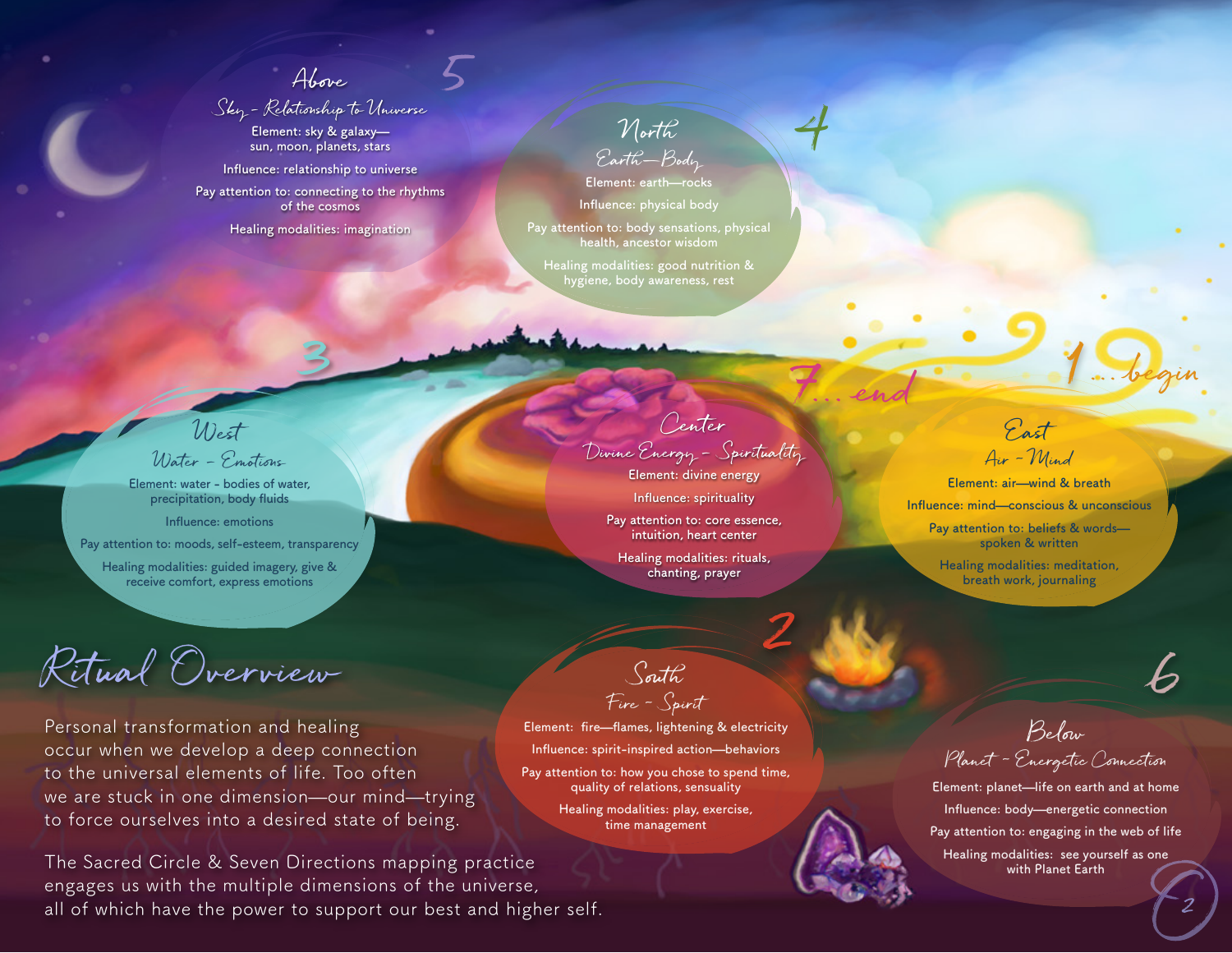# Practice the Sacred Circle & Seven Directions Tool for Personal Transformation

# Engage in a Daily Practice

I start my day with the Sacred Circle & Seven Directions ritual. Most days, I map the directions from my office or outside in my yard where I have placed physical symbols of the directions. Other days, I visualize the directions in bed or a warm bathtub. And with a compass on my smartphone, I am in direct relationship with all elements of the universe even when I travel.

## Prepare

- Select a place where you will not be disturbed, outdoors if possible.
- Bring a compass to the location you select and mark each compass point and the central point with a stone and/or a symbolic object using the color associated with each point.
- Relax and center yourself however works best for you.
- Set an intention for the ritual, such as gratitude, clarity about an issue, or deepening your spiritual connection.

### Begin

#### Face the East

- Recite: "I turn within to the east, the element of air, the power of the one mind, my mind high, conscious, and subconscious -- to lift and inspire me with prosperous beliefs, thoughts, and words."
- Ask yourself: "What mental issues do I need to address in order to grow?"
- Receive then reply: "Thank you."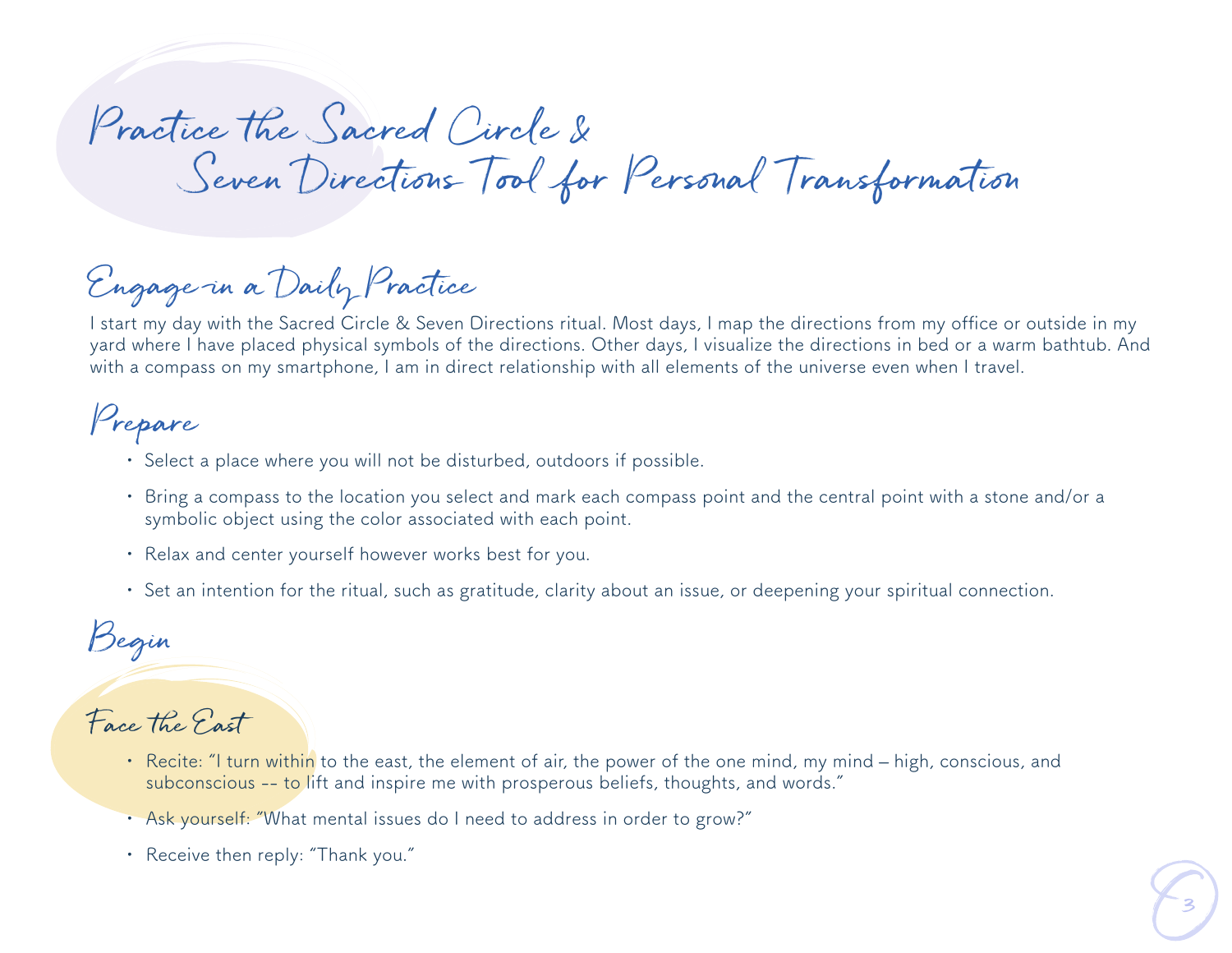## Face the South

- Recite: "I turn within to the south, the element of fire, the power of my spirit, the one spirit to lift and inspire my passion, pleasure, transformation, and creativity."
- Ask yourself: What creative, sensual, playfulness issues do I need to address in order to grow?"
- Receive then reply: "Thank you."

#### Face the West

- Recite: "I turn within to the west, the element of water, the power of my emotions, the one emotion to be flowing, flexible, and free -- to empower and inspire positive prosperous outcomes."
- Ask yourself: What emotional wellbeing issues do I need to address in order to grow?"
- Receive then reply: "Thank you."

#### Face the North

- Recite: "I turn within to the north, the element of earth, the power of the one body, my body to be inspired and aligned with overall well being, health, people, places, and resources I need to succeed and receive the wisdom of my ancestors."
- Ask yourself: What physical, financial, material resource issues do I need to address in order to grow?"
- Receive then reply: "Thank you."

#### Face Up

- Recite: "I turn within to the sun, moon, stars, galaxies, family, friends who are aligned with my most positive prosperous intentions to be lifted and inspired, and to lift and inspire, in the whole of my life's creation."
- Ask yourself: What guidance do I need to address in order to grow?"
- Receive then reply: "Thank you."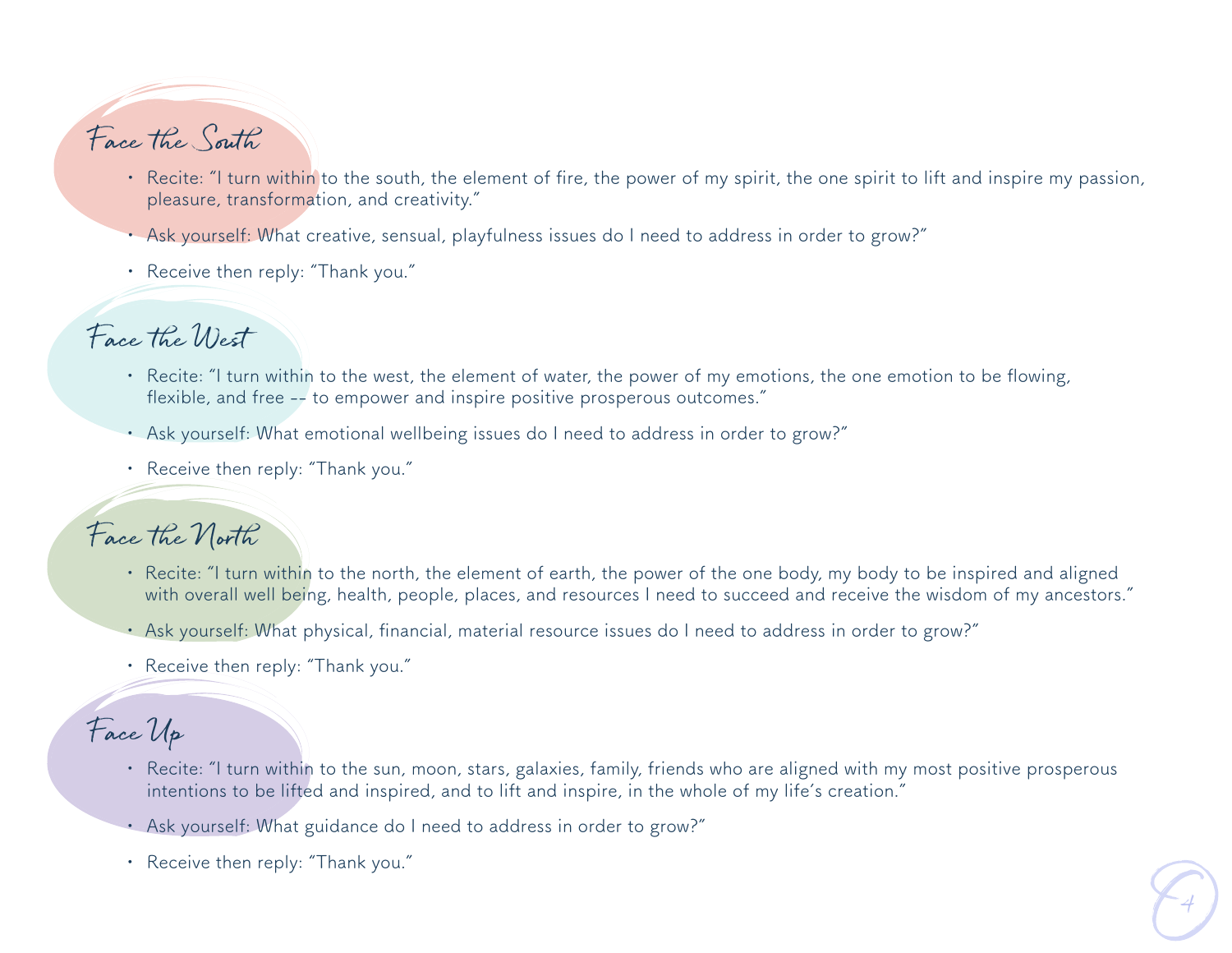#### Kneel and Touch Earth Mother

- Recite: "I turn within to the core crystal in Earth Mother, the planet, mineral, and animal kingdom and receive your most positive prosperous gaze to be lifted and inspired, and to lift and inspire, the most positive prosperous life."
- Ask yourself: What guidance do I need to address in order to grow?"
- Receive then reply: "Thank you."

### Stand with Your Back Facing North and Your Hands on Your Heart with Eyes Closed

- Recite: "Connecting to the spirit within me, east meets west, west meets east, south meets north, north meets south. As above, so below. As within, so without. I am one, all one. I bring together the one.
- Receive then reply: "Thank you. So it is."

> Let Cheryl Guide You Through the Process

[Watch the video](https://www.youtube.com/watch?v=6zst6EhOYJU&feature=youtu.be)

> Work with Cheryl via videoconferencing or at half

or full day in-person immersions.

Explore the [Sacred Circle & Seven Directions](https://www.cherylbourget.com/mapping-consciousness-i-a-path-for-self-evolution.htm) spiritual practice more deeply to create your own ritual for personal transformation

> cherylbourget@gmail.com 978.378.0506